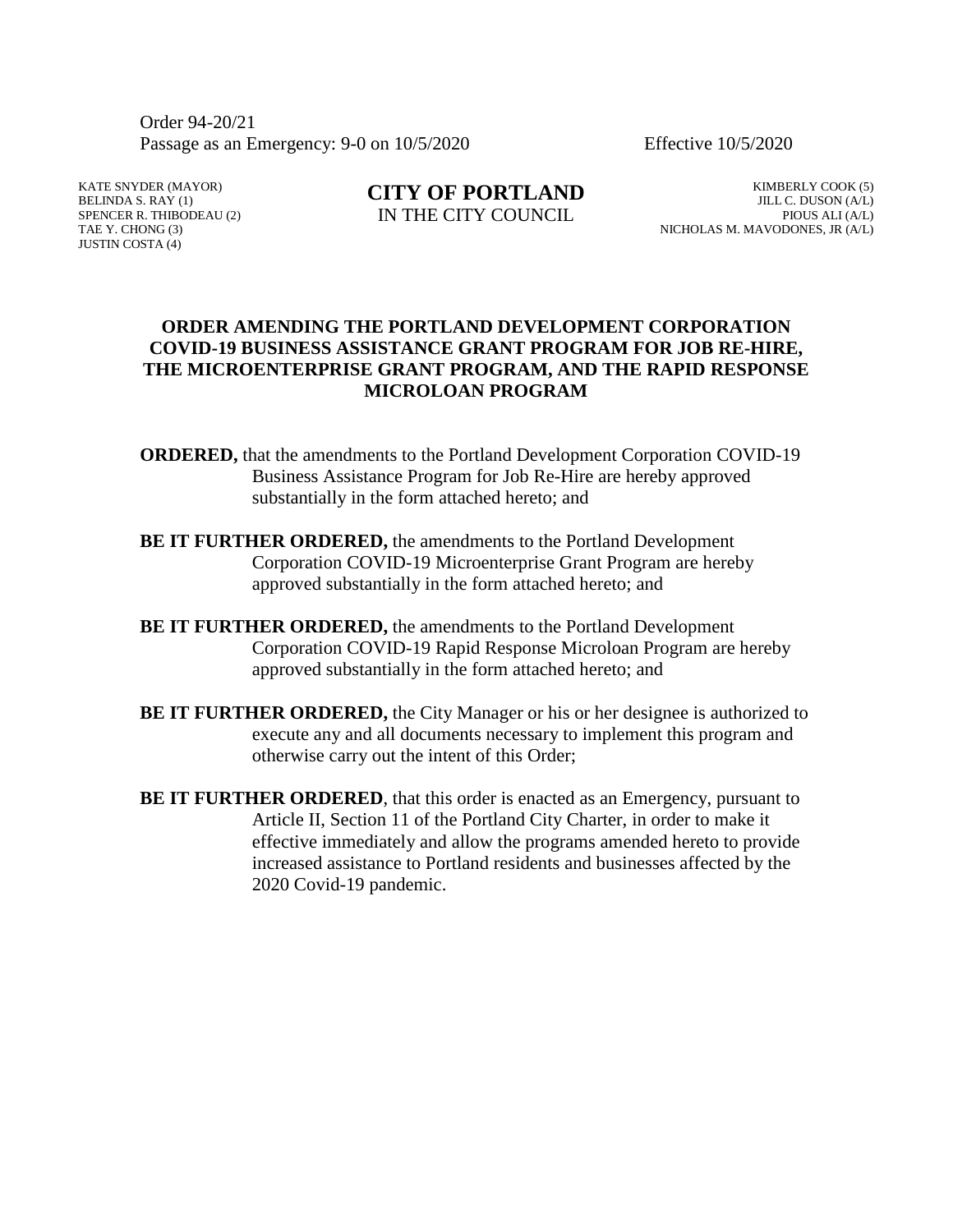# **COVID-19 Portland Microenterprise Grant Program (MGP)**

#### **Program Description**

The City of Portland's Microenterprise Grant Program (MGP) provides grants of up to \$5,000 for existing Portland businesses that operate out of leased commercial space and \$2,500 to other existing Portland microenterprises,\* including home based businesses, that have been impacted by the COVID 19 crisis.

The **definition of a Microenterprise**\* for the purposes of this program is a business owned by a low/moderate income individual\*\* that has 0 to no more than one (1) Full Time Equivalent (FTE) employee. One FTE  $=\left(\frac{1}{2} + \frac{1}{2}\right)$  full-time job that is at least 34 hours/week or 2 part-time jobs that are , each at least 17 hours/week), plus the business owner(s). Funding through this Program cannot be combined with any other City of Portland COVID-19 financing.

This program may not duplicate benefits received from COVID-19 Federal, State or County grants. Specifically, COVID-19 City grants can only be used to pay for items not already paid for by other governmental grants. This program is not intended to substitute for available COVID-19 Federal and/or State commercial financing if a business is able to access them or has already received such assistance. However, if a business received no more than \$10,000 in COVID-19 Federal or State assistance, it is eligible to apply for City of Portland COVID-19 financing.

### **Program Objective**

The stabilization of Portland microenterprises, whether the business is open or temporarily closed.

### **Funding Source**

Community Development Block Grant.

#### **Financing**

Maximum grant of \$5,000 2,500-per microenterprise that operates out of leased commercial space. Maximum grant of \$2,500 per microenterprise that does not operate out of leased commercial space (e.g., is home based or provides services elsewhere).

#### **Program Requirements/Eligibility**

- Business is open or temporarily closed;
- Owner(s) must be low/moderate income\*\*:
- If the business has employees, at least 51% must be low/moderate income\*\*;
- Business began operating no later than March 15, 2020;
- Business can have no more than 1 FTE employee, -plus the owner;
- Business must be located within the City of Portland;
- Owner is unable to finance business expenses on his/her own;
- No more than \$10,000 in federal and state emergency loans and/or grants was received by the business.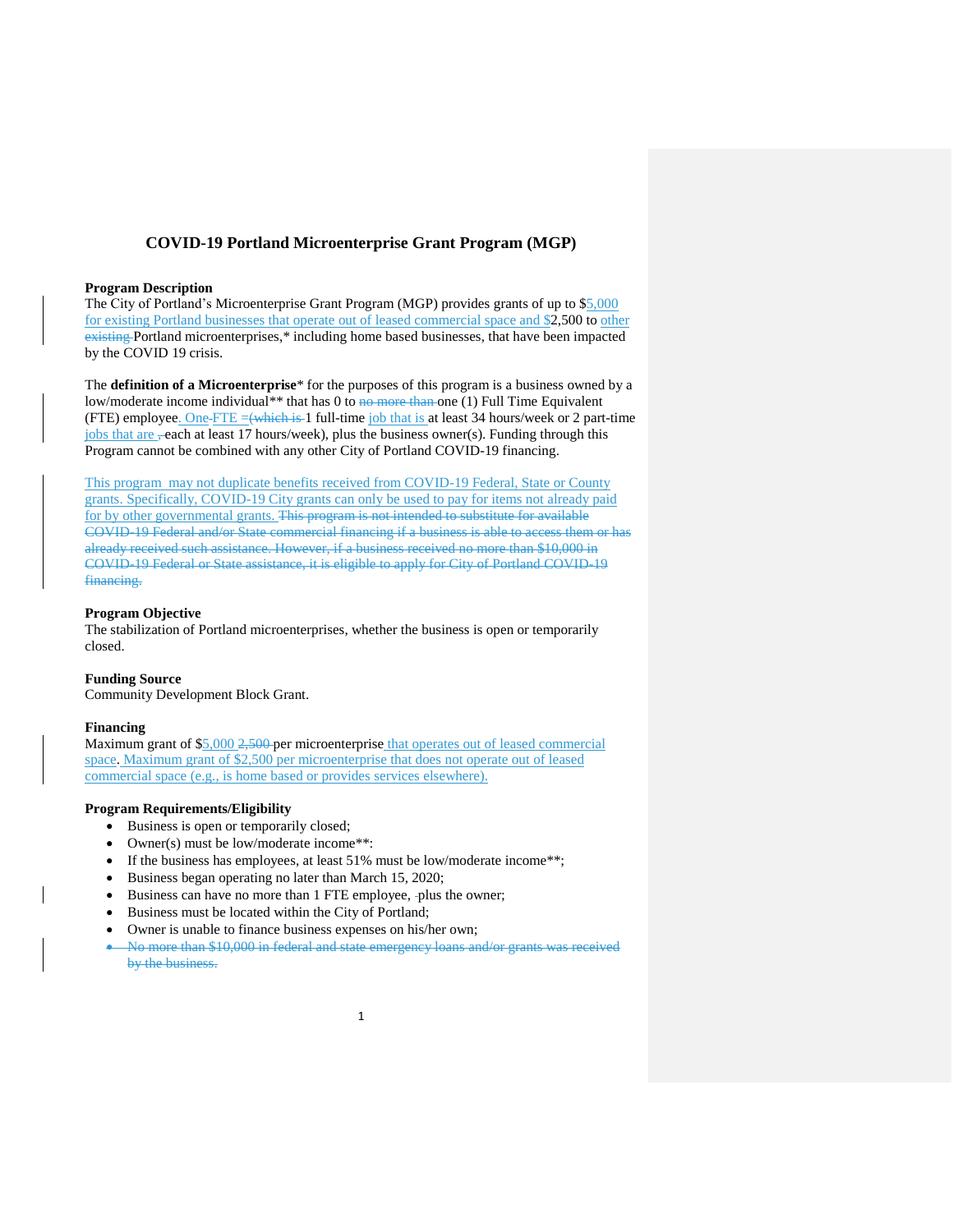Applicant does not owe outstanding property taxes, fees, or judgments to the City and property must be free of all City liens and encumbrances.

### **Eligible Funding Activities:**

Rent, utilities, inventory, insurance, payroll (not including owner) and other working capital needs; the portion of a residential mortgage that covers the square footage used by a home based businesses.

#### **Ineligible Activities:**

- Wages for business owner(s) and family members of the business owner(s);
- Refinance existing debt;
- Down payment for other financing;
- Use of grant funds for activities other than those that are noted as eligible.

#### **Application Review Criteria**

The Portland Development Corporation (PDC), the City's lending and granting board, will weigh the following criteria, but has the discretion to base its approval on other considerations as well:

- Completeness of application package (all required submittals);
- Business has been substantially impacted by COVID-19 crisis:
- If closed, timing when business will reopen;
- If business had employees, timing when business will hire back furloughed employee(s) or re-create job(s) that existed just before the COVID-19 crisis ;
- If business had employees, company profile of employee wages and benefits;
- Heath of business just before the COVID-19 crisis,
- Personal credit score of at least 600

### **Required Submittals**

- City of Portland Microenterprise Program Application;
- Commercial lease, if business is in a leased space, noting monthly or annual rate, and CAM charges for NNN leases;
- Personal financial statement from all owners of the business with 20% ownership or greater;
- 2018 and 2019  $(f_{\text{if available}})$  business tax returns;
- If taxes for 2019 are not available, Aa Current Balance Sheet
- $\frac{and}{end}$  a Profit and Loss for 2019;
- One year of monthly projections;
- If had employees, payroll showing number of full and part-time employees just before the COVID-19 crisis ;
- Demonstrated efforts to access Federal and State financial resources that were unsuccessful except for receiving up to \$10,000 (e.g., SBA Economic Impact Disaster Loan Program, Paycheck Protection Program and FAME COVID-19 Relief Business Direct Loan Program) or an email acceptable to staff explaining the reasons for not utilizing any of these programs.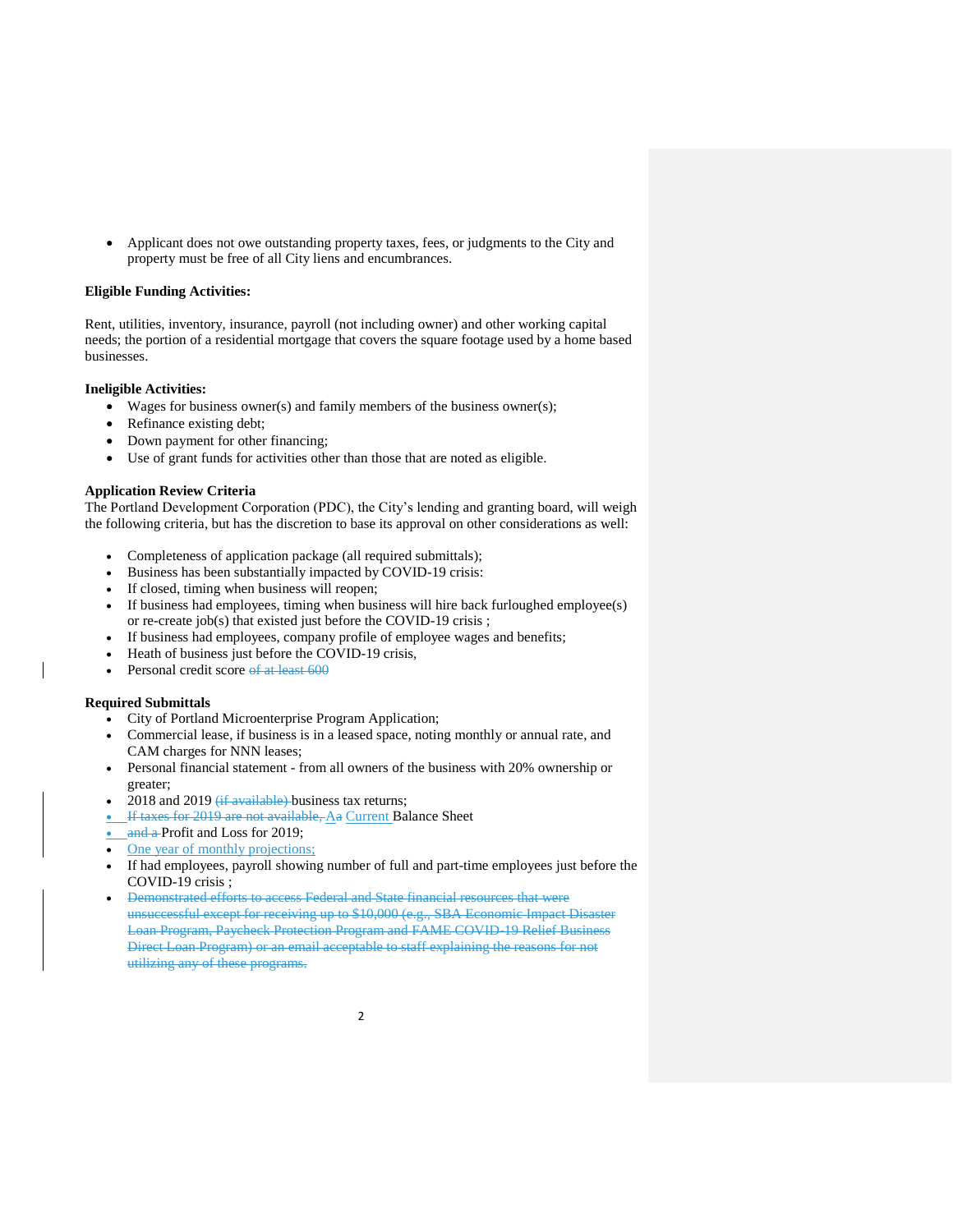#### **Application and Approval Process**

The City's Housing and Economic Development Department is responsible for administration of the COVID-19 Microenterprise Grant Program, with guidance from the Housing and Community Development Department. Applications are submitted to staff for eligibility review and may be analyzed by an underwriter. Eligible applications are presented to the Portland Development Corporation (PDC) for its review and approval. The PDC has the authority to establish application deadlines.

#### **Reporting and Tracking (after grant approval)**

If business is still operating, within six months after applicable Stay at Home or other COVID-19 emergency orders have been lifted for the grantee's type of business, the payroll will be at the same capacity it was just before it was impacted by the COVID-19 crisis. If business is temporarily closed it will be operating within six months after applicable State at Home or other City COVID-19 emergency orders have been lifted for the grantee's type of business. The six month timeframe can be adjusted based on how the COVID-19 restrictions are lifted.

### **Sunset Provision**

Program has a termination date of December 31, 2020 or when the funds run out, whichever comes first.

#### **Definitions**

 \*For the purposes of this Program, a microenterprise business is defined as a commercial enterprise that has 0 to <del>no more than</del> one (-1) Full-Time Equivalent (FTE) eEmployee. **One (1) FTE job is equal to at least 34 hours/week or 2 part-time jobs, each at least 17 hours/week)**. (full-time is at least 34 hours per week or two part-time each at least 17 hours/week) plus the business owner(s). The owner(s) must be low/moderate income.\*\*

\*\* Low/moderate income is defined by the U.S. Department of Housing and Urban Development as 80% of median household income. A chart showing qualified income levels can be found on the City's website at the following link:

<http://www.portlandmaine.gov/DocumentCenter/Home/View/8939>

**Formatted:** List Paragraph, Indent: Left: -0.25", Bulleted + Level: 1 + Aligned at: 0.25" + Indent at: 0.5"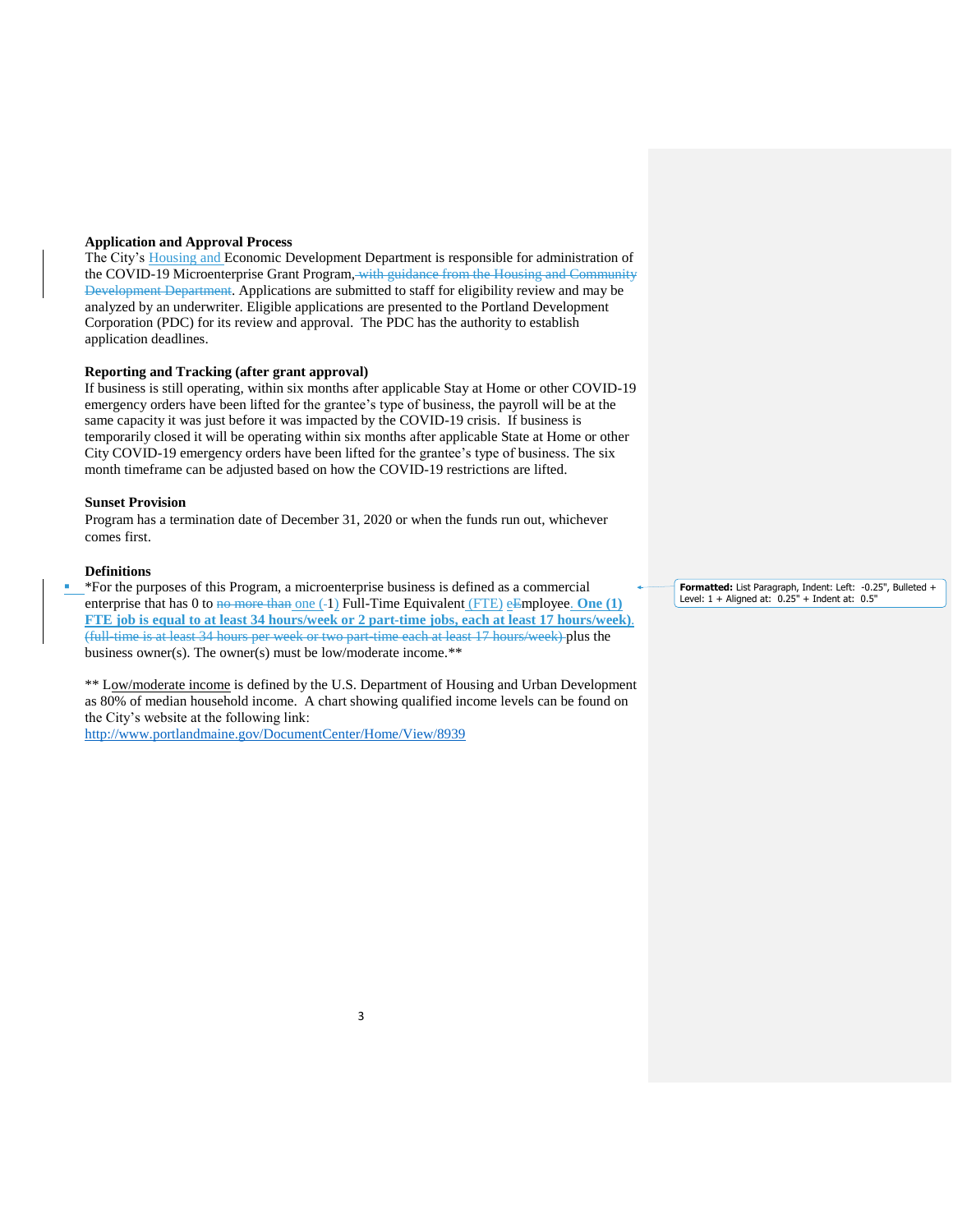## **COVID-19 Portland Business Assistance Program for**

# **Job Creation (Rehiring) Grant**

### **Description**

The City of Portland's COVID-19 Business Assistance Program for Job Creation (BAP-Rehire) Grant provides up to \$10,000 5,000 in grant funding to small businesses for **rehiring** four two or more full-time employees or jobs that were on the payroll just before the COVID-19 crisis. The jobs, which must be filled by low/moderate income individuals,\* could include previous employees or new employees. Funding through this Program cannot be combined with any other City of Portland COVID-19 financing.

This program may not duplicate benefits received from COVID-19 Federal, State or County grants. Specifically, COVID-19 City grants can only be used to pay for items not already paid for by other governmental grants.This program is not intended to substitute for available COVID-19 Federal and/or State commercial financing programs if a business is able to access them or has already received such assistance. However, if a business received no more than \$10,000 in COVID-19 Federal and/or State assistance, it is eligible to apply for City of Portland COVID-19 financing.

### **Program Objectives**

- Create (rehire) jobs for two or more low/moderate income individuals;
- Stabilize and strengthen existing businesses impacted by the COVID-19 crisis;
- Stabilize and strengthen the Portland economy.

### **Funding Source**

Community Development Block Grant Funds.

#### **Financing Terms**

- Maximum grant of  $$10,000 5,000$  per business for the rehiring of four (4) full time equivalent (FTE) employees (\$2,500/FTE job rehired); Grants of \$2,500, \$5,000 or \$7,500 can be applied for if a business rehires one, two or three FTE employees; **One (1) Full Time Equivalent (FTE) job is equal to at least 34 hours/week or 2 part-time jobs, each at least 17 hours/week)**.
- Grant is provided on a reimbursement basis for eligible expenses or through direct payment of eligible expenses once employees have been rehired. two (2) full time equivalent (FTE) jobs are back on the payroll. Half of the grant may be accessed once half of the employees are rehired and are one (1) FTE is back on the payroll.

### **Program Requirements/Eligibility**

- Create (rehire) at least two one  $(21)$  full-time equivalent (FTE) jobs. Two part-time jobs can be substituted for one full-time job. (See definitions below for full-time\*\* and parttime\*\*\*)
- Created (rehired) jobs with the help of the grant are marketed to and filled by low/moderate income individuals;\*

**Formatted:** Font: Bold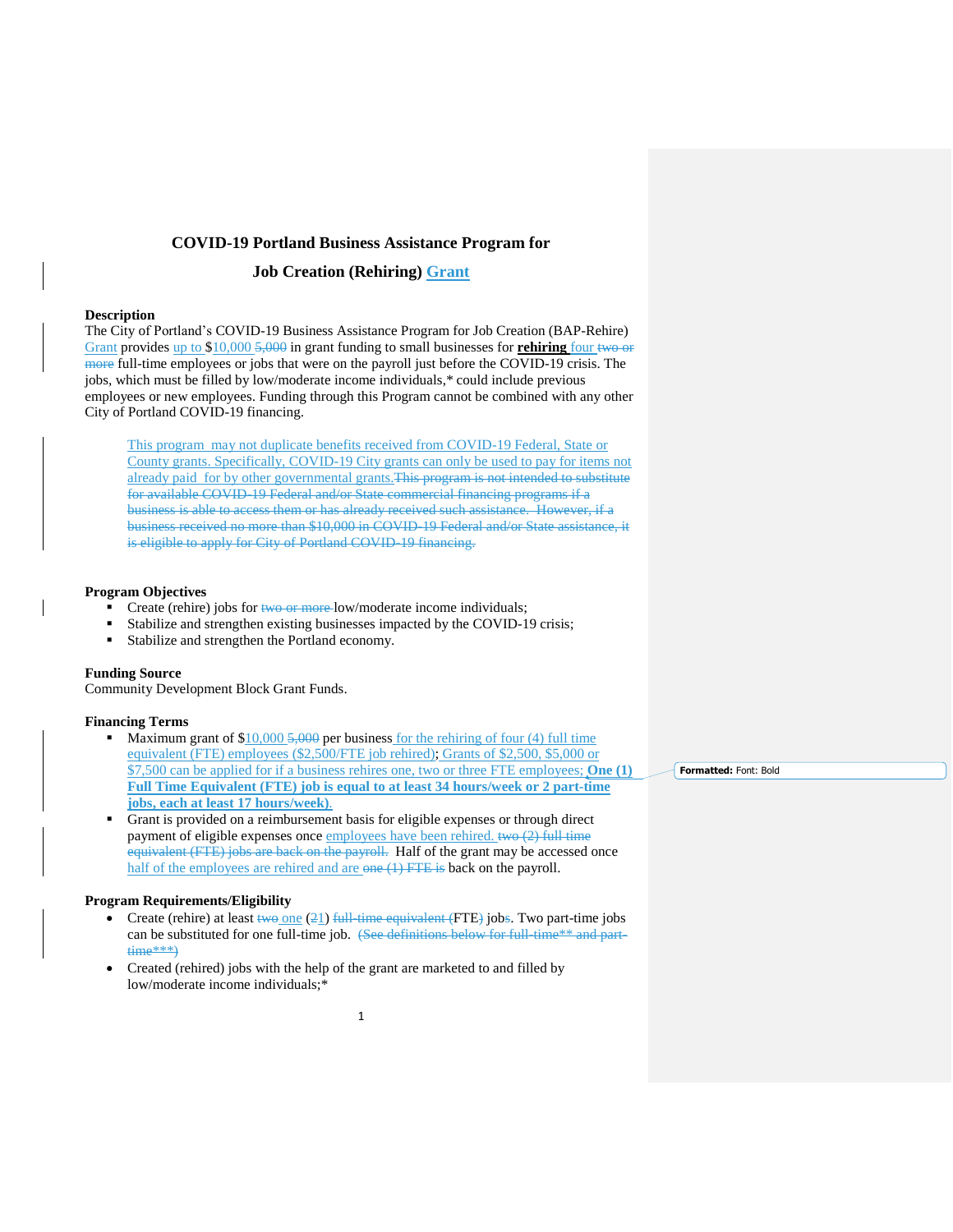- Wages will exceed Portland's minimum wage;
- Business began operating no later than March 15, 2020;
- No more than \$10,000 in federal and/or state emergency loans and/or grants were received by the business
- Business must be located within the City of Portland;
- Applicant cannot owe outstanding property taxes, fees, or judgments to the City and property must be free of all City liens and encumbrances.

### **Eligible Funding Activities**

- Working capital expenses (e.g., rent, utilities, payroll, insurance, inventory);
- Business consulting services (e.g., accounting, marketing, software, legal assistance);
- Employee training.

### **Ineligible Activities**

- Refinance existing debt;
- Down payment for other financing;
- If business is closed, funds cannot be used to pay owner;
- Use of grant funds for activities, commenced or completed prior to program funding approval and prior to signing a grant agreement.

## **Application Review Criteria**

- Career Potential
	- o Job training in a marketable skill;
	- o Potential for job advancement within the company or elsewhere.
- Employer
	- o Completeness of application package (all required submittals);
	- o Personal credit score of at least 600
	- o Demonstrated need for grant funds to create (rehire) jobs, that is, has been substantially impacted by COVID-19 crisis;
	- o How quickly will jobs will be created again or employees rehired;
	- o Number of jobs to be created again exceeds two  $(2)$  FTE;
	- o Health of business prior to COVID-19 crisis;
- Business Sector: Growing/Trending up in Portland
- Compensation and Benefits: Quality of compensation and benefits package (for example, wages, health, vacation, sick leave);
- Community: Social benefit of business' service(s) and/or product(s) or its level of giving back to the community.

### **Application and Approval Process**

The City's Housing and Economic Development Department is responsible for administration of the COVID-19 Business Assistance Program for Job Creation (Rehiring), with guidance from the Housing and Community Development Department. Eligible applications are submitted to staff, analyzed by an underwriter and then presented to the Portland Development Corporation (PDC) for its review and approval. The PDC has the authority to establish application deadlines.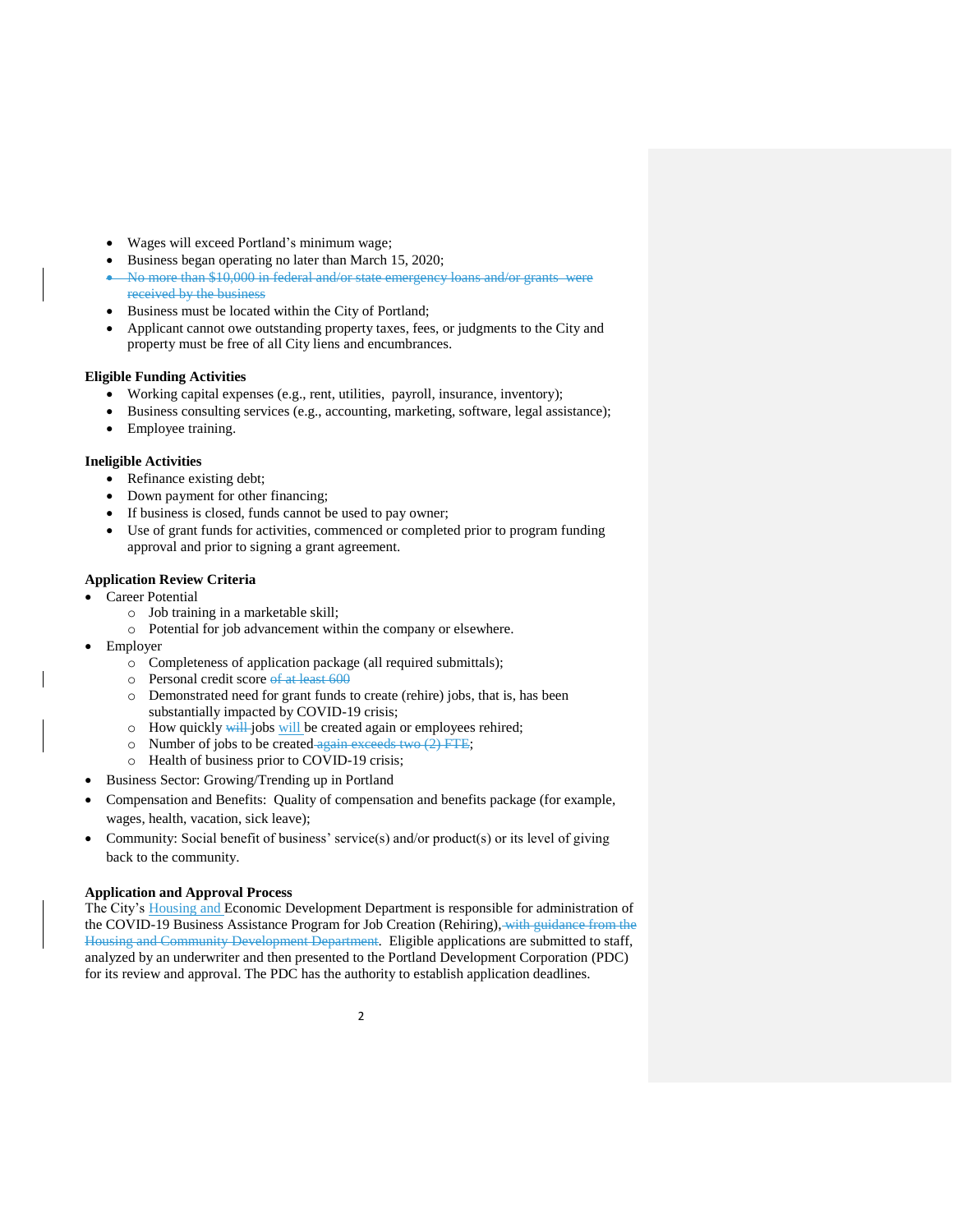#### **Required Submittals**

- City of Portland Program Application;
- Commercial Lease noting monthly or annual rate, including CAM charges for NNN leases.
- Personal financial statement from all owners of the business with 20% ownership or greater;
- 2018 and 2019  $(f_{\text{if available}})$  business tax returns;
- Current Balance Sheet for 2019;
- Profit and Loss for 2019;
- Business plan if business was established in 2019 or 2020;
- One year of monthly projections;
- Payroll from just before the COVID-19 crisis showing number of full and part-time employees;
- Demonstrated effort(s) to access Federal and State resources that were unsuccessful except for receiving up to \$10,000 (e.g., SBA Economic Impact Disaster Loan Program, Paycheck Protection Program and FAME COVID-19 Relief Business Direct Loan Program) or an email acceptable to staff explaining the reasons for not utilizing any of these programs. Maximum grant awards will be capped at the beneficiary's total needed amount to prevent duplication of benefits.

### **Reporting and Tracking Requirements (after grant approval)**

Jobs must be created again within nine (9) months of signing a grant agreement (after being approved) or six (6) months after the applicable Stay at Home or other COVID-19 emergency orders have been lifted with respect to grantee's type of business, whichever is sooner. The six month timeframe can be adjusted based on how the COVID-19 restrictions are lifted. Grant awardees will be required to provide quarterly payroll reports until two (2) FTE jobs are back on the payroll and then an annual report one year from rehiring date.

#### **Sunset Provision**

This program has a termination date of December 31, 2020 or when funds run out, whichever comes first.

### **Definitions**

\* For the purposes of this Program, low/moderate income is defined by the U.S. Department of Housing and Urban Development as 80% of median household income. A chart showing qualified income levels can be found on the City's website at the following link: <http://www.portlandmaine.gov/DocumentCenter/Home/View/8939>

\*\* Definition of a full-time job, per the Maine Department of Economic and Community Development, is at least 1,750 hours/year or at least 34 hours/week.

\*\*\* Definition of a part-time job, per the Maine Department of Economic and Community Development, is at least 875 hours per year but less than 1,750 per year or at least 17 hours per week but less than 34 hours/week.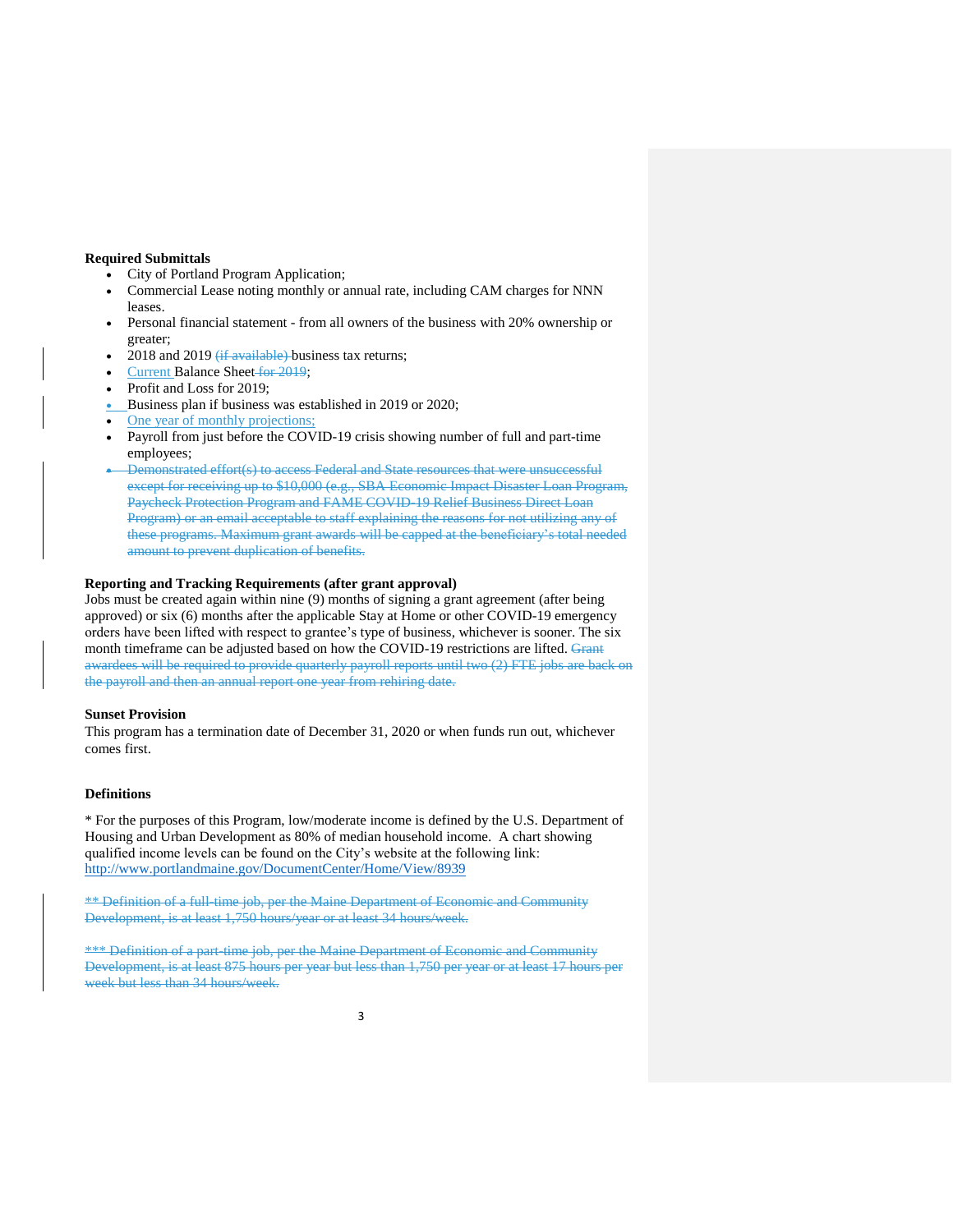# **COVID-19 Portland Rapid Response Micro Loan Program**

# **Description**

The City of Portland Rapid Response Micro Loan Program (RRMP) is targeted to small businesses that had two (2) to fifteen (15) employees before the COVID-19 crisis. The RRMP provides loans up to \$10,000 to Portland businesses most impacted by COVID-19 that are in danger of closing, have laid off workers, or have had to close temporarily**.** Funding through this Program cannot be combined with any other City of Portland COVID-19 financing.

This program may not duplicate benefits received from COVID-19 Federal, State or County grants. Specifically, COVID-19 City grants can only be used to pay for items not already paid for by other governmental grants. This program is not intended to substitute for available COVID-19 Federal and/or State commercial financing if a business is able to access them or has already received such assistance. However, if a business received no more than \$10,000 in COVID-19 Federal and/or State assistance, it is eligible to apply for City of Portland COVID-19 financing.

# **Funding Source**

\$400,000133,500 from unrestricted City loan funds, capped at \$250,000 for the first round of the program.

# **Program Financing Terms**

- Loans up to \$10,000 per business with \$5,000 forgivable if meet requirement (see Employee Retention or Rehiring Section below);
- No application fee;
- Commitment fee of 0.5% of loan amount (e.g., \$50 on a \$10,000 loan);
- 0% interest rate with a 2 year term for repayment;
- Loan payments begin 6 months after loan closing.

# **Program Eligibility**

- Business is located in Portland;
- Business had two  $(2)$  to fifteen  $(15)$  full time equivalent  $(FTE)^*$  employees on its payroll just before the COVID-19 crisis. (One  $(1)$  Full Time Equivalent (FTE) job = one fulltime job of at least 34 hours/week or two part time jobs of at least 17 hours/week each.) The required number of hours for a full and part-time job\*\* is noted below under Definitions.
- Sales  $< $1,000,000;$
- Business began operating no later than March 15, 2020
- No more than \$10,000 in federal and state emergency loans and/or grants were received by the business

# **Eligible Use of Funds**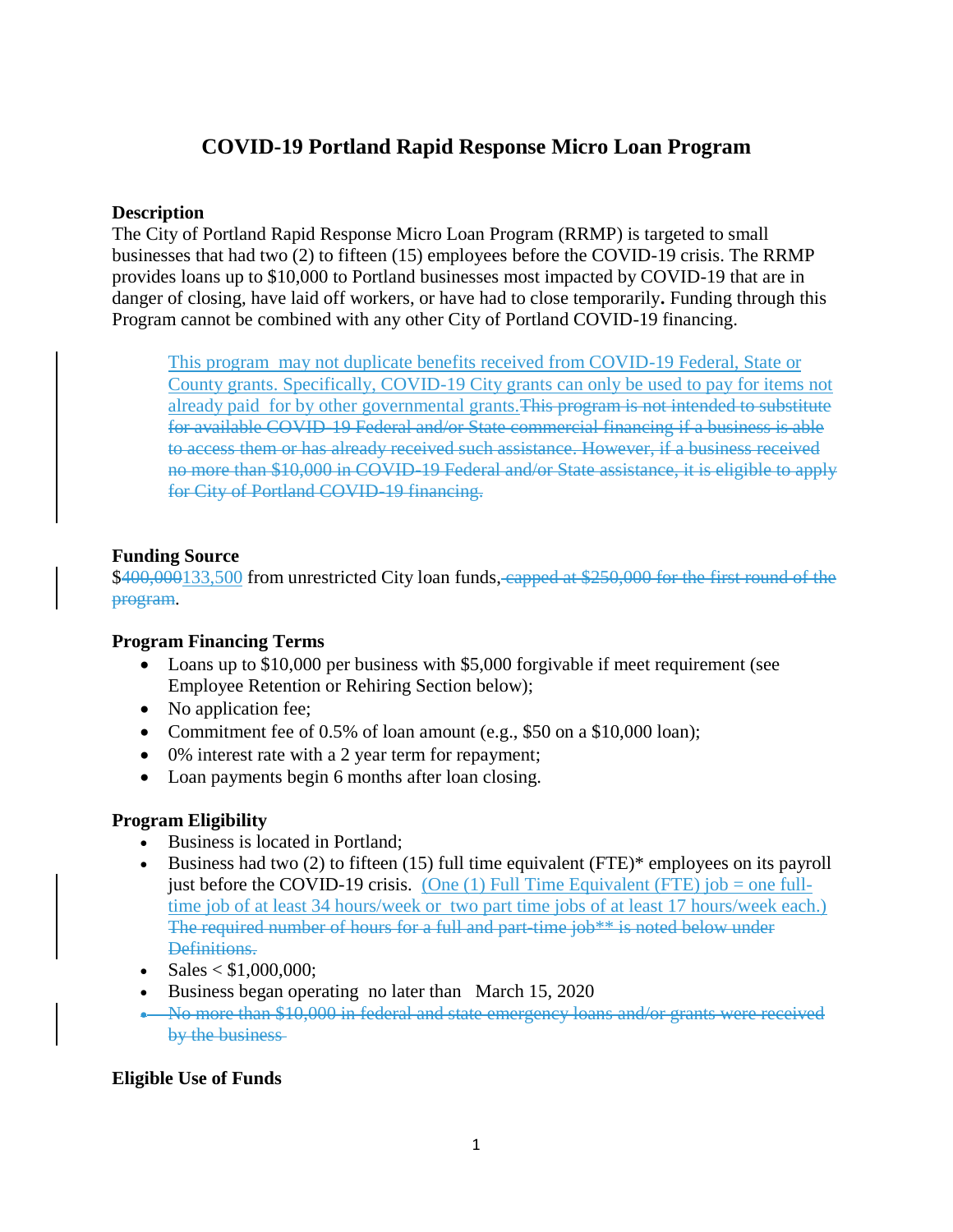Rent, utilities, inventory, payroll and any other expenses needed to maintain business operations or restart business.

# **Ineligible Use of Funds:**

- If business is closed, funds cannot be used to pay owner;
- Refinance existing debt;
- Down payment for other financing;
- Use of grant funds for activities other than those that are noted as eligible.

**Employee Retention or Rehiring**: \$5,000 of loan is forgivable if at least 50% of full-time equivalent (FTE)\* employees or jobs that were on the payroll just before the COVID-19 crisis are back on the payroll or remain on the payroll by the following timeframe:

> Within nine (9) months of signing a loan agreement or six (6) months after the applicable Stay at Home or other COVID-19 emergency orders have been lifted with respect to the borrower's type of business, whichever comes first. The six month timeframe can be adjusted based on how the COVID-19 restrictions are lifted.

# **Review Criteria**

The following criteria will be weighed, but the Portland Development Corporation (PDC), the City's lending board, has the discretion to base its approval on other considerations as well:

- Completeness of application package (all required submittals);
- Business has been substantially impacted by COVID--19;
- If closed, timing when business will reopen;
- How quickly jobs will be re-created or employees rehired if all employees that existed just before the COVID-19 crisis have not been retained;
- Quality of employee compensation and benefits package (for example, wages, health, vacation, sick leave);
- Personal credit score-of at least 600;
- Health of business prior to COVID-19 crisis;
- Social benefit of business' service(s) and/or product(s) or its level of giving back to the community.

# **Required Submittals**

- City of Portland Rapid Response Micro Loan Program Application;
- Commercial Lease noting monthly or annual rate, including CAM charges for NNN leases.
- Personal financial statement from all owners of the business with 20% ownership or greater;
- 2018 and 2019  $(i$ f available) business tax returns;
- Current Balance Sheet for 2019;
- Profit and Loss for 2019:
- One year of monthly projections;